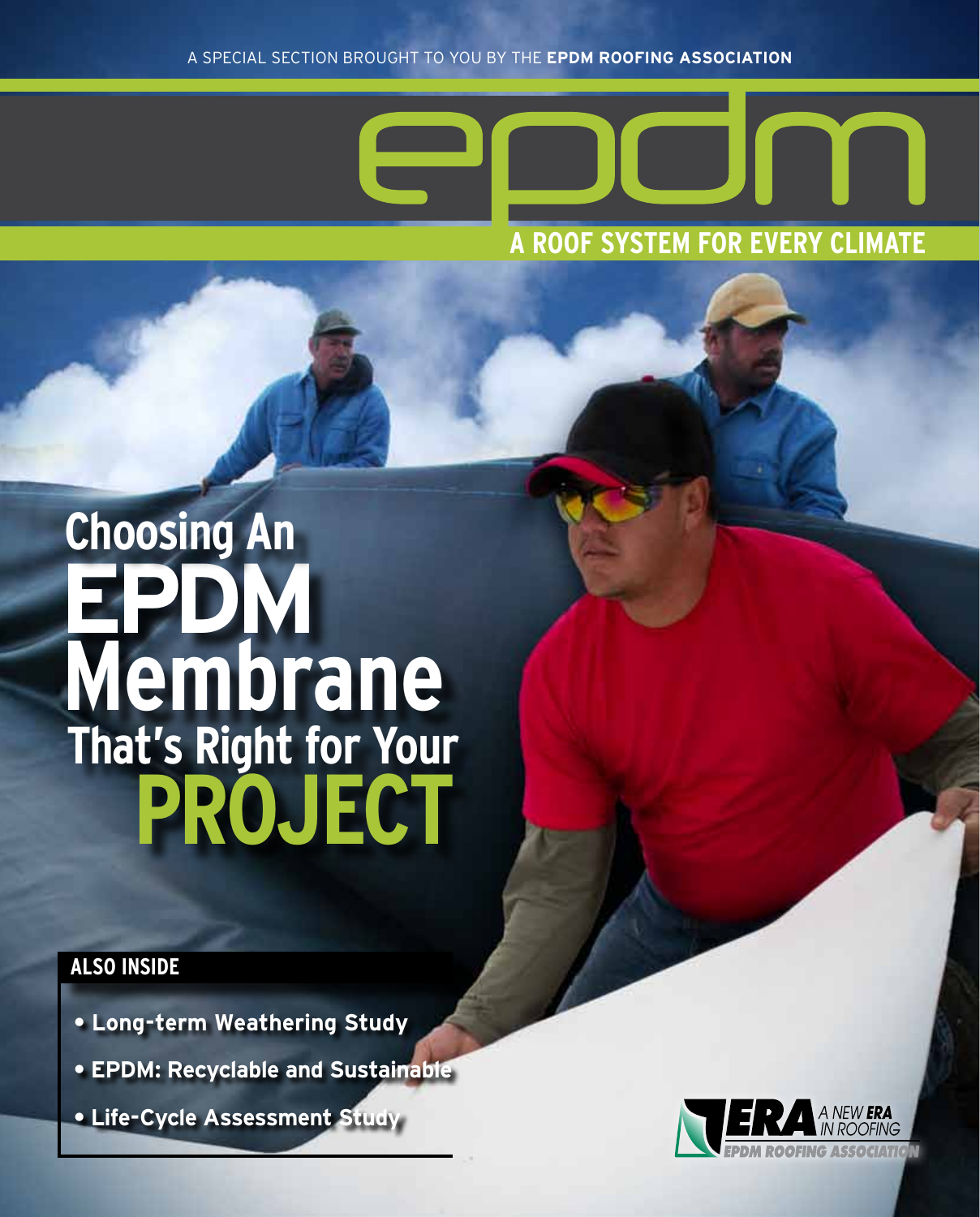# contents

#### **CONTRIBUTORS**



**From Left:** Mike Russo, Jim Hoff, Thomas Hutchinson

#### Mike**RUSSO**

is the former editor of RSI, The Roofing Specifier, Exteriors and Roof Design magazines and has been reporting on the low-slope roofing industry for the past 30 years. Russo can be reached at mikerusso1983@ zoominternet.net.

#### Jim**HOFF,**

**DBA** is research director for the Center for Environmental Innovation in Roofing and president of TEGNOS Research Inc., Carmel, Ind. He formerly served as vice president of quality, technology and product development, for Firestone Building Products Co. in Carmel. Hoff is a past chairman of the EPDM Roofing Association, as well as having filled board positions with the Polyisocyanurate Insulation Manufacturers Association and the Roof Consultants Institute Foundation. Hoff has held a variety of technical service and business management roles in the construction industry over the past 30 years. Email Hoff at jhoff@ tegnos.org.

#### Thomas**HUtchinson ,**

**AIA, FRCI, RRC** is principal of the Hutchinson Design Group, Ltd., Barrington, Ill. He is a well-respected roof consultant who has worked with two international committees tasked with defining roof sustainability. Email Hutchinson at hutch@ hutchinsondesigngroup.com



A Roof System for Every Climate<br>Light, dark or ballasted, there's an EPDM membrane that's right for your facility.

#### 8 EPDM: A Proven Performer

Long-term weathering study shows 30-year roofs continue to perform well.



#### EPDM: Recyclable and Sustainable

Recycling programs keep roofing waste out of landfills, give a boost to the bottom line.

#### AboutThe**COVER**

As environmentalists and code regulators place more emphasis on energy efficiency and the long-term performance of building materials, EPDM has become an increasingly versatile and preferred choice.

#### Robert**Reale**

Marketing Communications Manager, Carlisle Construction Materials Robert.Reale@carlisleccm.com

#### Ellen**THORPE**

Associate Executive Director EPDM Roofing Association Ellen.Thorp@epdmroofs.org

#### Louisa**HART**

Sr. Communications Consultant EPDM Roofing Association Louisa.hart@epdmroofs.org

#### Alicia**McMahon**

Chairperson of Communications,ERA Brand Marketing Manager Firestone Building Products McMahonAlicia@firestonebp.com

#### Allen**Sop ko**

Roofing Solutions Manager Firestone Building Products SopkoAllen@firestonebp.com

#### Mike**Russo**

& WATERPROOFING

Project Lead Editor mikerusso1983@zoominternet.net

**www.bnpmedia.com**

Custom Media

#### Samir.Ibrahim@syntec.carlisle.com

Bill**TIPPINS** EPDM Marketing Manager Firestone Building Products tippinsbill@firestonebp.com

Tony**Matter** Marketing Communications Manager, Carlisle SynTec Tony.Matter@syntec.carlisle.com

Samir**IBRAHIM** Director of Design Services

Carlisle SynTec

#### Ed**Kane**

Director of Sustainable Systems Firestone Building Products kaneed@firestonebp.com

Printed on 30% recycled post-consumer fiber and Green Seal® certified.

A supplement to: **ed C Sustainable Roofing** 

**www.epdmroofs.org 3**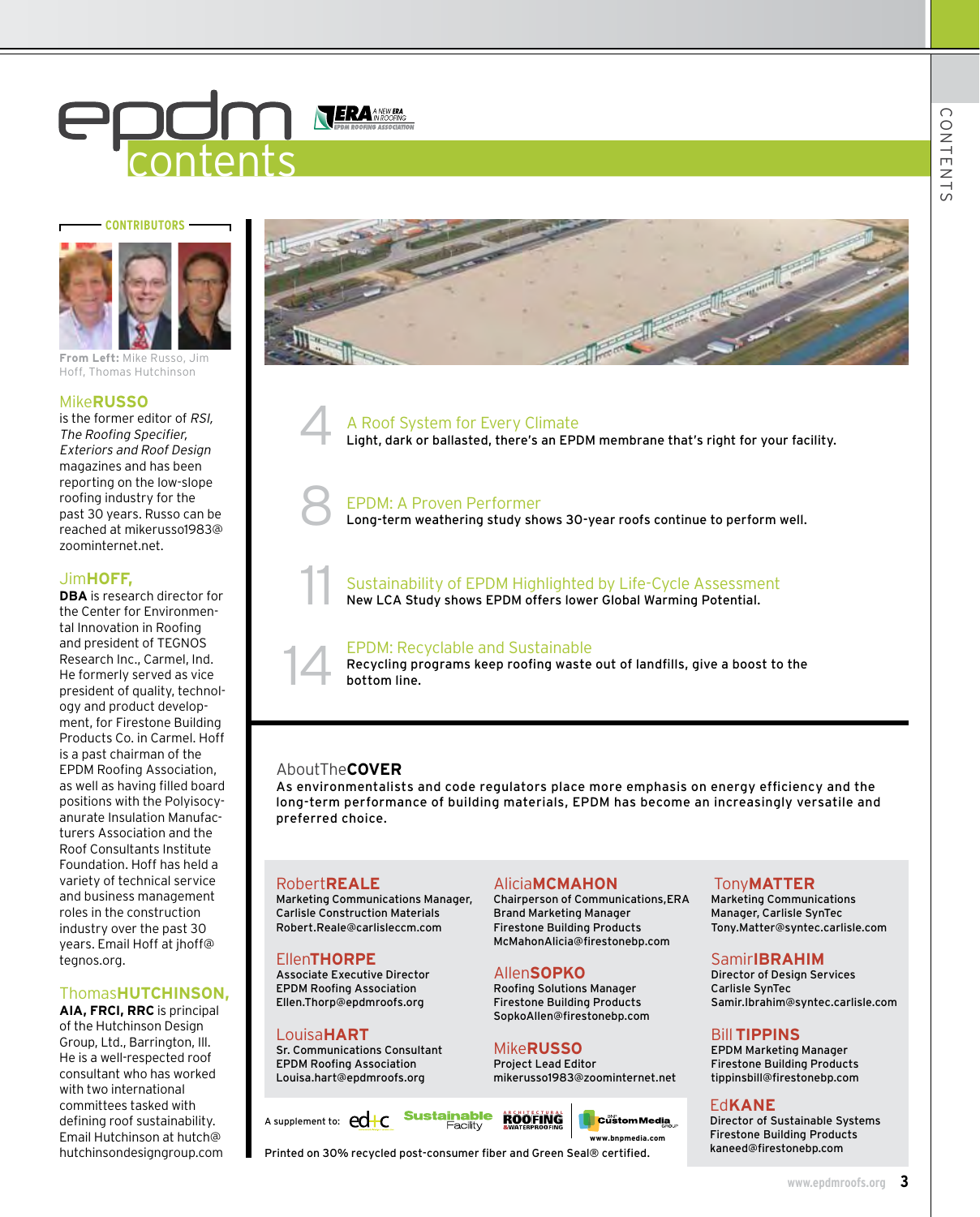# A Roof System for Every Climate

Light, dark or ballasted, there's an EPDM membrane that's right for your facility.

oday's construction climate places a heavy emphasis on green, sustainable building practices. tion climate places a heavy emphasis on green, For example, a building's roof was once thought of as just a means to keep the building dry, but not anymore. The impact a roof can have on energy consumption is understood now more than ever, but determining which roofing surface is most energy efficient continues to generate spirited debate. Many experts agree that light-colored, reflective surfaces are most appropriate in warm southern climates while dark, heat-absorbing surfaces are best in the north. EPDM (ethylene propylene diene terpolymer) single-ply roofing

membrane is the only roofing material that offers solutions for all climates without the need for additional coatings or modifications.

More than 45 years of empirical experience in field applications has shown EPDM to have the roofing industry's longest average service life. As environmentalists and code regulators place more emphasis on the sustainable performance of building materials, EPDM single-ply rubber roofing membrane continues to be the roofing material that stands the test of time.

If you're considering a new or retrofit roof for your facility, now is actually a great time to be searching for a sustainable solution. In terms of dependability, performance and sustainability, the choices in the low-slope roofing market have never been better.

According to a variety of surveys conducted by roofing industry publications and associations, EPDM has been the number one roofing choice of architects, roof consultants, contractors and building owners for both new construction and replacement roofing projects for nearly half a century.

Just as important, the greatest test of any construction material is how it performs under actual field conditions.

Today, there are more than 500,000 warranted EPDM roof installations in the U.S. This figure represents an astounding 20 billion-plus square feet of exist-

The primary function of a roofing membrane like EPDM is waterproofing. As important as sustainability is, proven application techniques and long-term weathering performance can overshadow reflectivity by increasing membrane service life.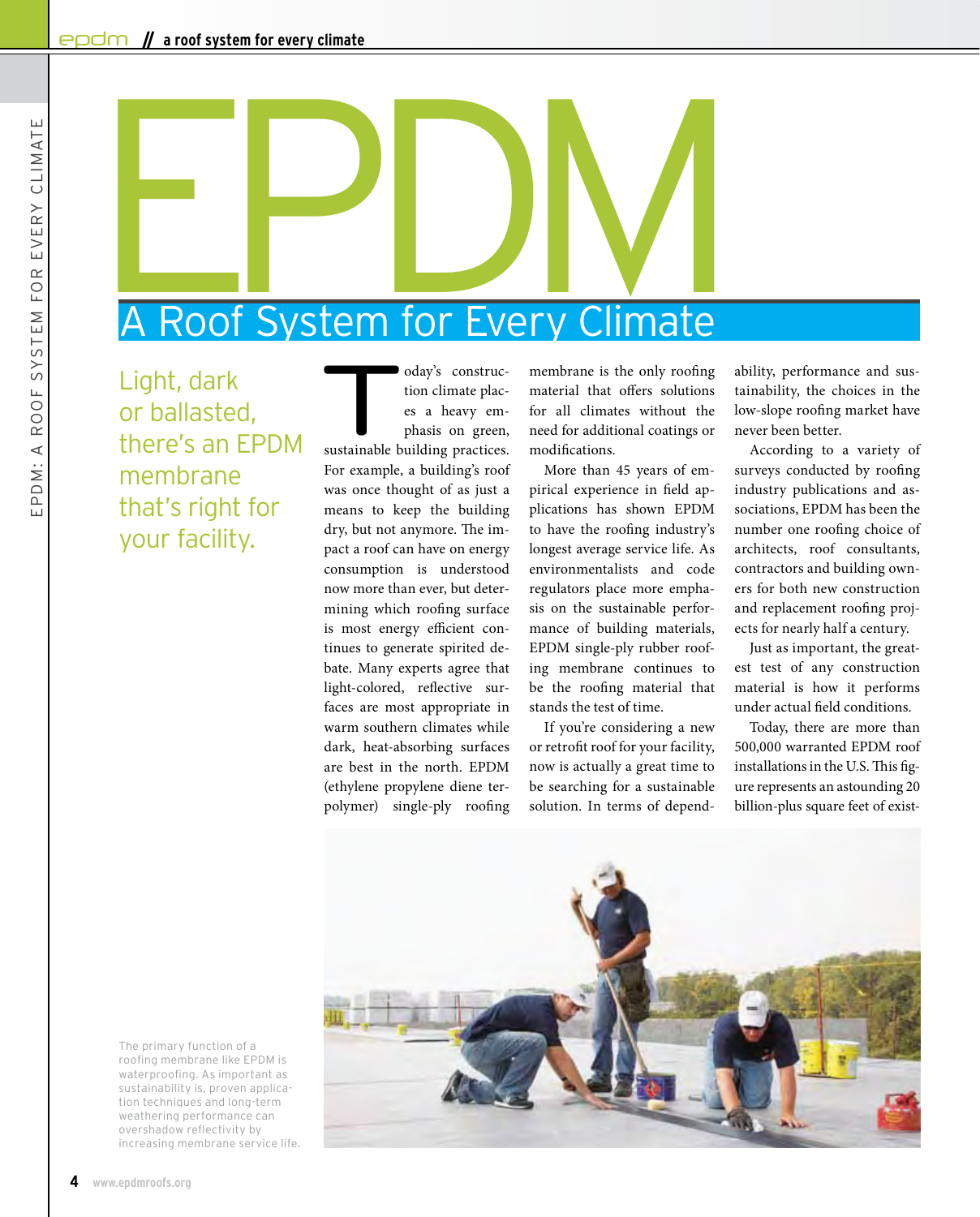ing low-slope roofing on facilities across the country. In fact, EPDM is the only roof membrane that delivers solutions to meet all of today's sustainability and energy efficiency needs.

Recent research shows that EPDM has other desirable performance characteristics that dovetail nicely with the nation's need for more environmentally friendly and durable low-slope roofing systems.

Here's a short list of EPDM's overall system performance benefits:

- • Cyclical membrane fatigue resistance
- Proven hail resistance
- High resistance to ozone, weathering and abrasion
- Flexibility in low temperatures
- Thermal shock durability
- Ultraviolet radiation resistance
- The ability to meet FM Global's most stringent Class 1 roofing requirements.

Weatherability is the key reason why more EPDM roofs continue to perform in the existing inventory than any other single-ply membrane.

#### **Reflective roofing in THE SOUTH**

It's no surprise that reflective roofing products remain the fastest growing product in warmer low-slope roofing markets. White roofs can lower energy consumption (in climates where the number of coolingdegree days exceeds the number of heating-degree days)—a key goal of state and federal regulators—as well as meet more stringent cool-roof performance requirements in many building codes.

So there's no question that in ASHRAE Zones 1 to 3, most architects and roof designers today will specify a reflective roof membrane like white EPDM and rightly so.

However, lowering energy use is not the only result from the use of a reflective roof membrane.

Depending on the geographical location and building configuration, white roof membranes can reduce energy consumption and improve building occupant comfort.

No roof membrane is perfect, of course. Dirt pick-up and mildew growth can be issues with some white roofing membranes. However, a well-designed roof system, regardless of color, should be resistant to dirt pickup and be reasonably receptive to cleaning. This is best accomplished by initiating a semi-annual maintenance program that includes thorough cleaning, inspection and repairs.

#### **Color -neutral in ASHRAE Zones 3 and 4**

There's little question that a white roof is the best choice in Florida. But across the geographic "middle" of North America, there is a neutral or gray area. This region makes up ASHRAE Climate Zones 3 and 4. In these areas, one can make a case that energy efficiency is not impacted by roof membrane color. Using the DOE Cool Roof Calculator, calculations would show little to no difference when comparing white versus black membranes in these zones in overall energy consumption (see figure 1).

In fact, it may surprise you to know that ballasted roofs can save as much energy as white roofs in ASHRAE zones 3 and 4—and in more southerly climates as well.



The development of complementary technologies has allowed EPDM to be beneficial in a wide number of applications, including plaza decks and larger projects using white EPDM membrane. Pictured (above) is a plaza deck paver system installed over a 145-mil EPDM system and (below) a white EPDM roof system.

In May of 2008, SPRI released a final report on a joint study with the Department of Energy (DOE) and the EPDM Roofing Association (ERA) entitled, "Evaluating the Energy Performance of Ballasted Roof Systems." The study shows that ballast and paver systems can save as much energy as a reflective or "cool" roof—even in southern climates.

"The magnitude of the savings was somewhat of a surprise to us," says André Desjarlais, who led the research effort at Oak Ridge National Laboratory (ORNL) for SPRI and DOE.

"To think that these very lowtech ballasted roofs that have been out there for so long were achieving energy savings equal to the newer white roof membranes. The 'adobe' method of construction used 600-700 years ago all makes sense."

In fact, the California Energy Commission now includes certain ballasted systems as a prescriptive equivalent to a cool roof in its Title 24 standard. In addition, ASHRAE may insert the energy saving data on ballasted roofs in its revisions for the next version of Standard 90.1. The EPA is also reviewing SPRI's request that the ballasted system be included in the EN-ERGY STAR roofing category.

Besides energy efficiency, part of the reason for the continued use of ballasted systems is positive real-world experience: Many older ballasted systems continue to perform well long beyond the warranty period.

Data from the Roofing Industry Committee on Weather Issues (RICOWI) Wind Investigation Program sheds further positive light on the performance of ballasted roofs.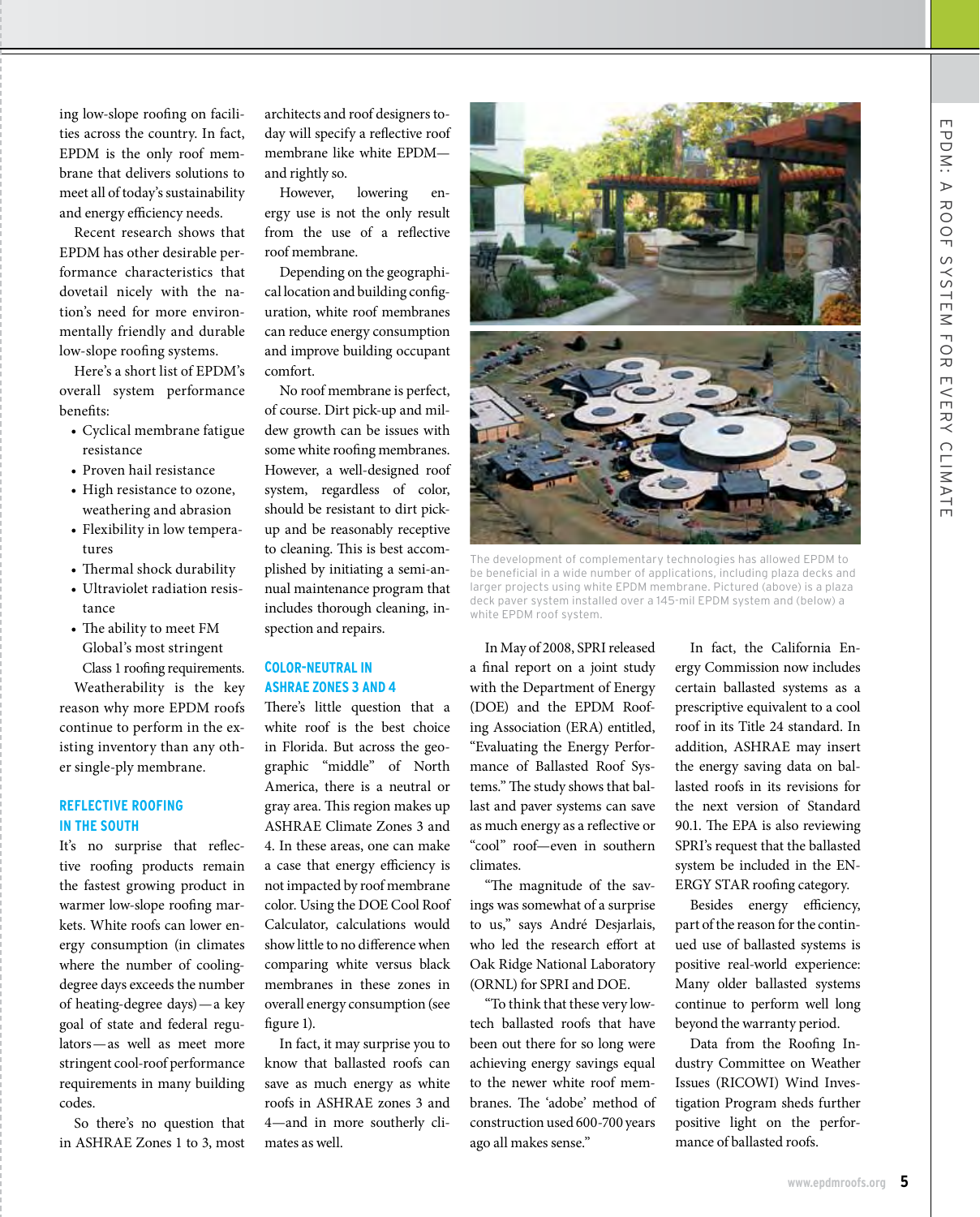#### **EQUALIZING ENERGY PERFORMANCE UTILIZING ASHRAE 90.1 STANDARDS**

With the emphasis on optimizing energy performance, the table below is based on insulation R-values (shown in second column) published in ASHRAE 90.1 Addendum F, which was approved in June 2010. For white and black membranes, the table outlines the necessary adjustments in R-values to maintain a roof assembly's energy performance. For example, with ASHRAE's intent to utilize reflective membranes in Zone 3, to achieve the same energy performance using a black membrane, the assembly must utilize insulation with an R-value of 29. Quite the contrary in colder regions (ASHRAE Zones 4 through 8). For example, while optimum performance can be achieved with a black membrane combined with R-35 in Zones 7, an assembly with a white membrane will require an increase in the insulation levels to R-38 in order for the assembly to deliver the same energy performance.

Traditional ballasted EPDM roof assemblies can deliver superior energy performance to cool roofs in Zones 4 and above. With an increase in coverage, ballasted roofs equal the performance of cool roofs in Zones 3 and below.

| <b>INSULATION LEVELS WITH EQUIVALENT LOAD VALUES</b>     |          |                                                            |                             |                                 |  |  |
|----------------------------------------------------------|----------|------------------------------------------------------------|-----------------------------|---------------------------------|--|--|
|                                                          |          | <b>Fully Adhered &amp;</b><br><b>Mechanically Fastened</b> |                             |                                 |  |  |
| <b>ASHRA</b><br>Zone                                     | R-Value  | White<br><b>EPDM</b>                                       | <b>Black</b><br><b>EPDM</b> | <b>Ballasted</b><br><b>EPDM</b> |  |  |
|                                                          | $R - 20$ | $R-20$                                                     | $R-33$                      | $R - 20$ *                      |  |  |
| $\overline{2}$                                           | $R-25$   | $R-25$                                                     | $R - 31$                    | $R-25*$                         |  |  |
| 3                                                        | $R - 25$ | $R-25$                                                     | $R - 29$                    | $R-25*$                         |  |  |
| 4                                                        | $R-30$   | $R - 31$                                                   | $R-30$                      | R-30 **                         |  |  |
| 5                                                        | $R-30$   | $R - 32$                                                   | $R-30$                      | R-30 **                         |  |  |
| 6                                                        | $R-30$   | $R - 32$                                                   | $R-30$                      | R-30 **                         |  |  |
| 7                                                        | $R-35$   | $R-38$                                                     | $R-35$                      | $R - 35$ **                     |  |  |
| 8                                                        | $R-35$   | $R-38$                                                     | $R-35$                      | $R - 35$ **                     |  |  |
| * = 17 #/SF Ballast<br>** = 10 #/SF Ballast<br>Figure 1. |          |                                                            |                             |                                 |  |  |

Dr. Chu's comment and think about what it will do for you and your home or building," says Dr. Brian Eberly on Legal Planet, The Environmental Law and Policy Blog. "Where I live in California, the winter sun warms my house. If I am required to have a reflective roof, my winter heating bill will be much higher than it is now. Maybe this should be legislated by climate zone in my state. Let's not use a onebuilding-fits-all approach."

A property owner responding to Dr. Eberly agrees: "Our greatest energy usage (in Wisconsin) is in the winter when the heater runs to keep our pipes (metal and biological) from freezing. I chose a black roof last year to lower my energy costs."

White membranes, throughout the northern part of the U.S., may be a strategy for addressing heat island concerns, but they do not always deliver energy savings, nor do they contribute to lower carbon emissions. The key factor should always be the amount of insulation utilized in the assembly, which has been demonstrated as the most influential component by which sustainability can be achieved.

For the developers, owners and operators of large-scale multifamily properties, sustainable design has become a fiscal necessity.

Pacific Retirement Service's (PRS's) projects are a case-inpoint. Developer PRS and local design partner Ankrom Moisan Architects always aim for Leadership in Energy and Environmental Design (LEED) certification on the facilities they develop.

"We don't care what color the roof is, as long as it saves us energy down the road," says Rick

RICOWI inspected 93 lowslope and 91 steep-slope roofs in Florida in the immediate aftermath of Hurricane Charley in August 2004 and Hurricane Ivan in September 2004. More than 50 experts examined roof shape, materials, edge conditions, installation details and degree of deterioration, if any.

"From the ballasted roofs observed in the Charlie and Ivan investigations, I would conclude that stone ballasted roofs did not contribute to the debris stream from these hurricanes," said Dave Roodvoets, RICOWI's wind event coordinator. "Worst case, after Katrina, we saw a few stones lying around near a building with a ballasted roof. In Ivan and Charlie, there was some movement of stone on the roof, but the stone did not blow off the roof, even when the building height and wind zone requirements did not comply with local codes."

Poor workmanship and improper materials and specifications were the primary causes of roof failures in Florida and on the Gulf Coast, according to the RICOWI report.

#### **SPECIFYING FOR Zone 4 and above**

Legislators, architects and property owners are embracing the idea that building design has a large impact on energy consumption and sustainability. They are also recognizing that white roofing has a few drawbacks, depending on where it is specified.

Energy Secretary Dr. Steven Chu's now-famous suggestion for painting all the roofs of all buildings white to reduce carbon dioxide emissions and save energy has increased interest in reflective roofing. It has also evoked widespread debate within the scientific community.

Especially in ASHRAE Zone 4 and above, a dark-colored roof membrane is almost always the best choice.

"You need to step away from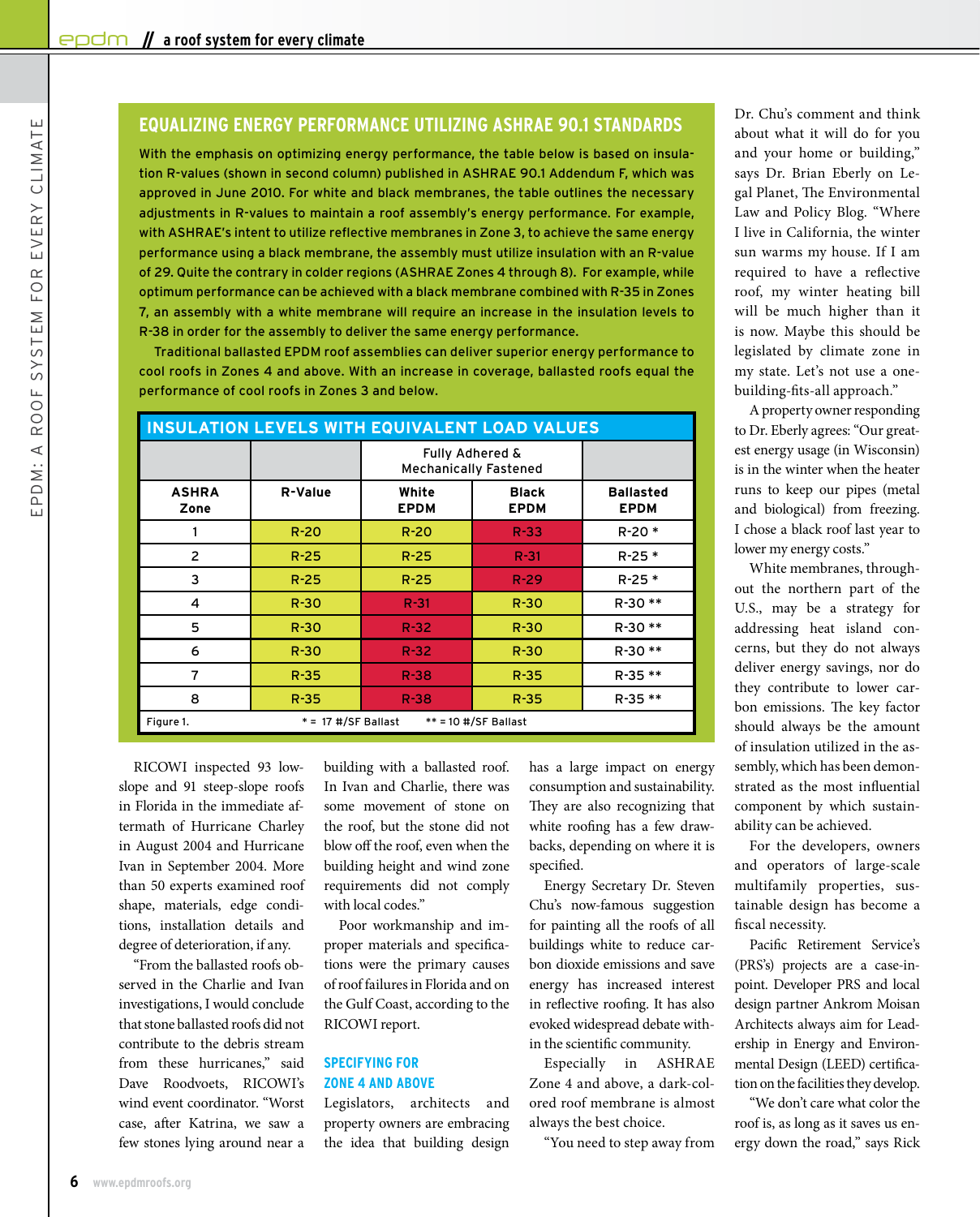Mazza, vice president of business development and planning for PRS, one of the largest multifamily developers in the U.S. "Admittedly, the U.S. Green Building Council (that administers LEED), and other organizations, tend to push the reflective roofing products, but we're much more concerned about the energy efficiency of the entire building envelope. And, on the roof, that means more insulation, particularly in high heating-degree-day climate zones."

#### **SAVING ENERGY ISN'T A blac k-and -white issue**

Well-meaning legislators are pushing for "cool" roof requirements in the building codes. In their zeal to address heat islands, many are focusing too closely on roofing color instead of energy performance in northern climates.

Tom Hutchinson of The Hutchinson Design Group in Chicago, Ill., is a well-respected roof consultant who has worked with two international committees tasked with defining roof sustainability.

"It's gotten to the point out there where people think, 'if a roof membrane is white, then it's great,'" Hutchinson says. "In the real world of roof design, that is definitely not the case."

According to Hutchinson, specifying bright-white roofing has become a knee-jerk reaction for some designers who do not take climate zones and building use into consideration.

That's why it's so important that roof designers, contractors and facilities managers consider the right roofs for the right markets.

For example, ASHRAE's current 90.1 recommendations are calling for R-values that are 33

percent higher than in the past. This means that a properly insulated roof often negates the intended reflective benefits of a white roofing membrane in ASHRAE Zones 4 and above.

"We push no particular (roof) system but look at each building, geographic location and owner situation as unique," says Andy Hoover, principal of The Best Consultant Inc. in Suwanee, Ga., and secretary of the Roof Consultants Institute's (RCI's) Georgia chapter.

The fact is that "cool" roofing

#### "Maybe this should be legislated by climate zone in my state. Let's not use a **one-building-fits-all** approach." —Dr. Brian Eberly, Legal Planet

can be light, dark or anything in between depending on the climate zone where it is specified.

The primary function of a roofing membrane is waterproofing. As important as sustainability is, a major roof leak will help facilities managers forget about reflectivity in a hurry. That's why it's so important to keep the "big picture" in mind when choosing a roof membrane. It's a point that few experts in the roofing industry would dispute.

Unfortunately, there are currently no standards governing sustainability beyond singular characteristics, such as roof reflectivity. This can lead to the deselection of some highperformance roofing solutions and the specification of roofing systems that may actually be less sustainable over the long term. In addition, this is creatity. Black roofs have been successfully performing in all ASHRAE Zones over the past four decades.

ing confusion in the design and

For example, the efforts to modify specifications and replace black membranes with white material in Northern Climate Zones (ASHRAE zones 4 and above) could prove to have a less than favorable outcome. In fact, there are good reasons why black EPDM roofs account for more than 52 percent of roofing installations in the northern

Primary among these sustainable strategies is longev-

research community.

part of the U.S.

Measuring the environmental impact and carbon emissions potential of low-slope roofs should also play a part in sustainable design. For the past 30 years, Certified Energy Manager Randy Koller, P.E., has been hard at work doing just that.

In 2008, he conducted an energy analysis for the West Virginia School Building Authority using the Department of Energy (DOE) Cool Roof Calculator. He found that black roofs installed on the state's public schools showed favorable results for potential energy costs and carbon emissions when compared to white roofs.

His analyses compared assemblies using dark-colored and white reflective membranes with R-values ranging from R-15 to R-32. Energy cost and carbon emission comparisons were conducted, and black roofs were found to be the most economical and environmentally friendly option.

When considering the higher energy costs of white membranes plus periodic cleaning costs to keep them light and reflective, the use of black membranes can deliver the best return on investment and should have less of an environmental impact due to recycling potential and lower carbon emissions.

#### **A bright future for EPDM**

Since the early 1960s, EPDM has gained wide industry acceptance and respect by providing long-term, economically efficient, dependable roofing solutions for facilities managers and others in the construction industry.

EPDM attributes include long-term warranties, low life-cycle costs, reduced labor costs, minimal maintenance and user-friendly code approvals.

The sustained growth of EPDM roofing systems is attributed to the development of complementary technologies that have made it possible for EPDM roofing systems to be beneficial in a wide number of applications. Architects, property owners and facilities managers have come to depend on this proven track record of performance.

As environmentalists and code regulators place more emphasis on energy efficiency and the long-term performance of building materials, EPDM has become an increasingly versatile and preferred choice.  $\in$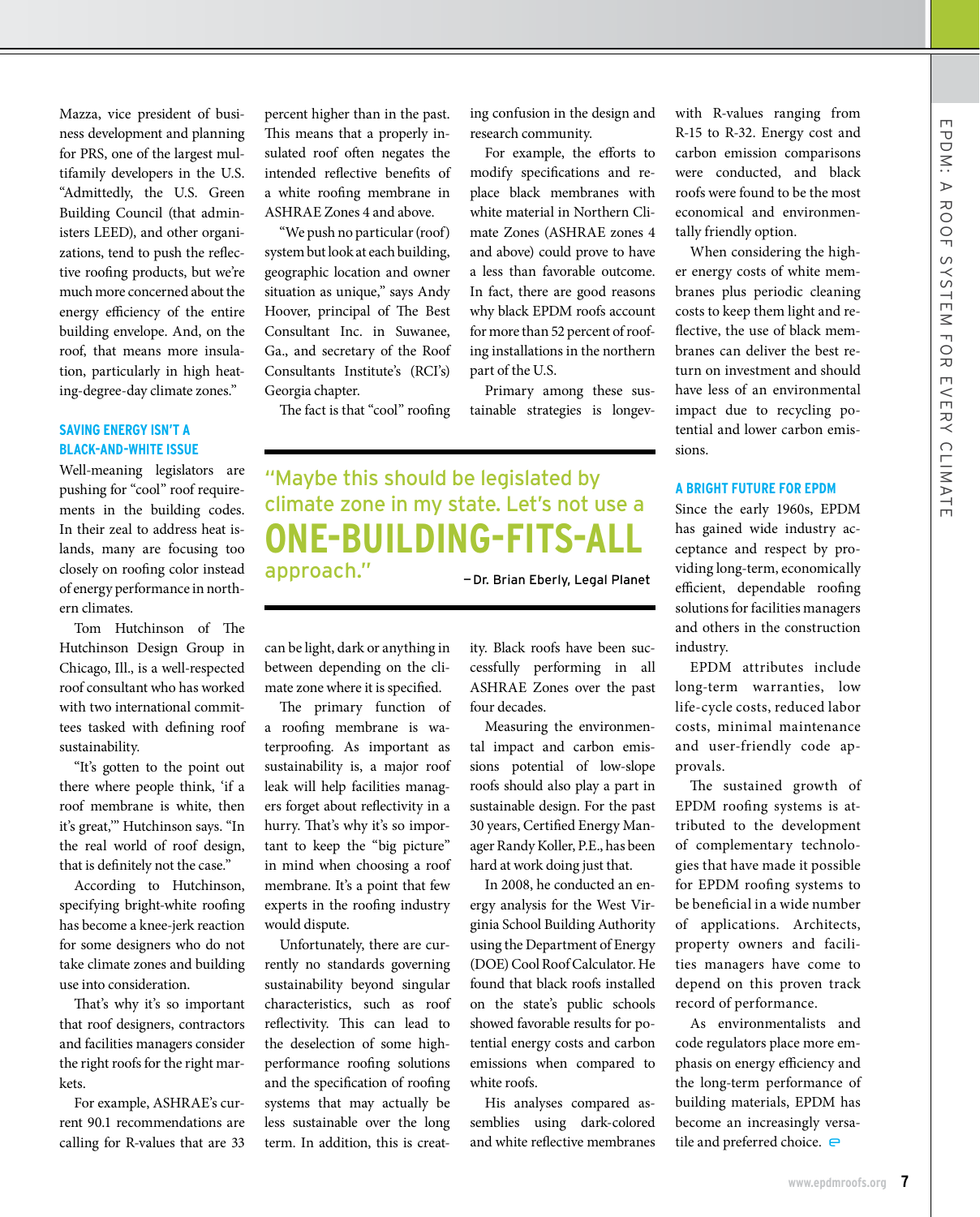## **PERFORMER** A PROVEN **EPDM:**

Long-term weathering study shows 30-year roofs continue to perform well.

brand-new<br>study of roof<br>systems con-<br>behalf of the EPDM Roofing study of roof systems conducted on Association (ERA) provides tangible proof of the long-term performance capability of EPDM roof systems. The study concluded that all of the systems examined were still performing as intended after 28 to 32 years of in-field service. The study shows that all of the aged EPDM roof samples taken have physical characteristic properties above or just below the ASTM minimum properties required of newly manufactured 45-mil EPDM membrane.

The testing performed in ERA's latest study examined five critical performance characteristics of the EPDM membrane. The roofs were inspected first-hand to give researchers a good sense of their condition in the field. Then, samples were sent to Momentum Technologies, a testing facility for the roofing industry in Uniontown, Ohio, where the following tests were performed:

- Elongation (%) • Tensile (psi)
- Thickness XD (Cross Di-
- rection) (in)

• Thickness MD (Machine Direction) (in)

• Factory Seam Strength (psi)

The test results of these advanced-aged EPDM membranes confirm the facts generated from earlier studiesEPDM withstands the effects of various climates extremely well.

Not only can properly designed, installed and maintained EPDM membranes successfully withstand extreme weather cycles, the testing also indicates that these roofs and other EPDM systems can approach or exceed 40 years of service life.

"The first field studies of EPDM were done in the late 1980s, and we are finding a pattern," says Thomas W. Hutchinson, AIA, FRCI, RRC and principal, Hutchinson Design Group, Ltd., Barrington, Ill. "The pattern is that these roofs can really last a long time. By using today's advanced design techniques and proper roof maintenance, property owners should actually get more than 30 years out of an EPDM roof."

To help prove that theory, the samples from the latest study are being heat-aged and tested at prorated "life spans" of 40, 50 and 60 years. Updates from this study will be posted on www.epdmroofs.org.

The continued analysis of these roof systems by ERA will help develop a study that will provide details on the design and management processes that would enable such a long service life. It is believed that the information in the study

| <b>FIGURE 1. ELONGATION TEST RESULTS</b> |                                                                                                                          |                             |                                |                                       |                               |  |
|------------------------------------------|--------------------------------------------------------------------------------------------------------------------------|-----------------------------|--------------------------------|---------------------------------------|-------------------------------|--|
| Sample<br>#                              | <b>Roof Type/Location</b>                                                                                                | <b>Sample</b><br>Age (yrs.) | <b>ASTM</b><br><b>Standard</b> | <b>Manufacturer</b><br><b>Minimum</b> | <b>Test</b><br><b>Results</b> |  |
|                                          | <b>Ballasted 45 mil EPDM</b><br>N. Michigan University • Jacobetti Ctr.<br>1401 Presque Isle Ave.<br>Marquette, MI 49855 | 32                          | D4637                          | New 350%<br>Aged 200%                 | 252.71%                       |  |
| $\overline{2}$                           | <b>Ballasted 45 mil EPDM</b><br>N. Michigan University . Jamerich Bldg.<br>1401 Presque Isle Ave.<br>Marquette, MI 49855 | 29                          | D4637                          | New 350%<br>Aged 200%                 | 494.07%                       |  |
| 3                                        | <b>Ballasted 45 mil EPDM</b><br>North Asheboro Middle School<br>1861 North Asheboro School Rd.<br>Asheboro, NC 27203     | 28                          | D4637                          | New 350%<br>Aged 200%                 | 339.23%                       |  |
| 4                                        | <b>Ballasted 45 mil EPDM</b><br>5296 County Road P West<br>West Bend, WI 53095                                           | 29                          | D4637                          | New 350%<br>Aged 200%                 | 287.05%                       |  |
| 5                                        | Fully Adhered 45 mil EPDM<br>Barrington C.C.S.D. 220<br>310 James Street, Barrington, IL 60010                           | 29                          | D4637                          | New 350%<br>Aged 200%                 | 165.51%                       |  |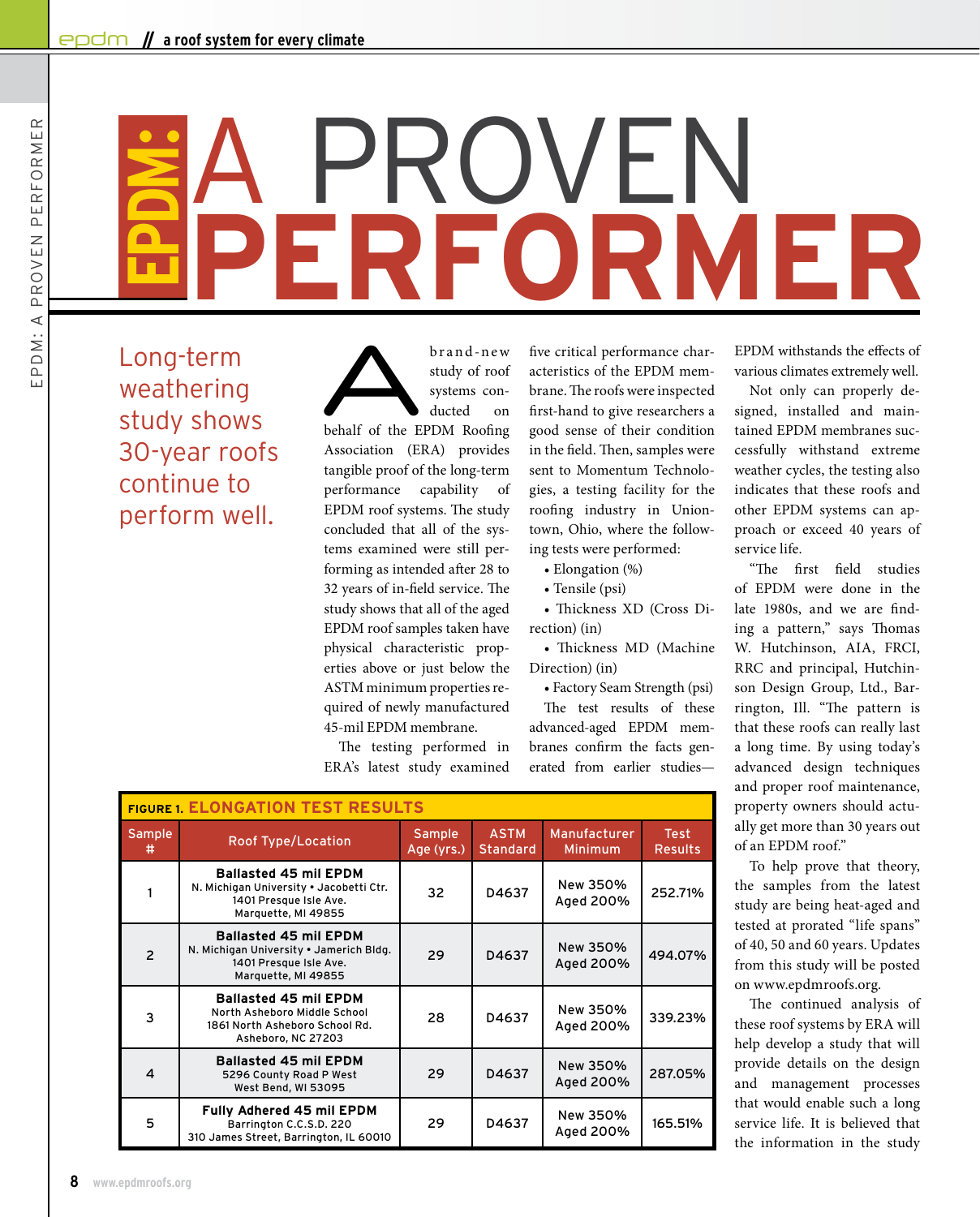will have great relevance to achieving long-term service for a number of roof systems, by encouraging thoroughly planned assessments and interventions via roof inspection and maintenance.

"Based on the data we've seen, we can predict that a 90-mil EPDM membrane that is not physically abused has the potential to last for an extended period of time," says Hutchinson. "We are talking far beyond the building owner's expected service life. It is reasonable to expect greater than 50 years from a 90-mil membrane"

#### **The study in detail**

The goals of ERA's long-term service life study were to:

• Verify the long-term performance characteristics of EPDM membrane

• Validate empirical sustainability experiences

•Create a foundation forspecifier-to-owner discussions in regard to long-term service life.

To conduct the study, samples from five roof systems, installed between 28 and 32 years ago, were collected for analysis. They were:

1)Aballasted, 45-mil EPDM roof membrane (sample age: 32 years); Northern Michigan University; Jacobetti Center; Marquette, Mich.

2) A ballasted 45-mil EPDM (sample age: 29 years); Northern Michigan University; Jamerich Building; Marquette, Mich.

3) A ballasted 45-mil EPDM (sample age: 28 years); North Asheboro Middle School; Asheboro, N.C.

4) A ballasted 45-mil EPDM (sample age: 29 years); ware-

| <b>FIGURE 2. TENSILE STRENGTH TEST RESULTS</b> |                                                                                          |                      |                                |                         |                                 |  |
|------------------------------------------------|------------------------------------------------------------------------------------------|----------------------|--------------------------------|-------------------------|---------------------------------|--|
| <b>Sample</b><br>#                             | <b>Roof Type/Location</b>                                                                | Sample<br>Age (yrs.) | <b>ASTM</b><br><b>Standard</b> | Manufacturer<br>Minimum | Test<br><b>Results</b><br>(psi) |  |
|                                                | <b>Ballasted 45 mil EPDM</b><br>N. Michigan University . Jacobetti Ctr.<br>Marquette, MI | 32                   | D4637                          | 1305.00                 | 1888.7                          |  |
| $\overline{2}$                                 | <b>Ballasted 45 mil EPDM</b><br>N. Michigan University . Jamerich Bldg.<br>Marquette, MI | 29                   | D4637                          | 1305.00                 | 1836.5                          |  |
| 3                                              | <b>Ballasted 45 mil EPDM</b><br>Asheboro, NC                                             | 28                   | D4637                          | 1305.00                 | 1828.8                          |  |
| $\overline{a}$                                 | <b>Ballasted 45 mil EPDM</b><br>West Bend, WI                                            | 29                   | D4637                          | 1305.00                 | 2200.9                          |  |
| 5                                              | Fully Adhered 45 mil EPDM<br>Barrington, IL                                              | 29                   | D4637                          | 1305.00                 | 1519.0                          |  |

The 29-year-old EPDM roof protecting the Jamerich Building at Northern Michigan University in Marquette, Mich., is still performing well.

house facility; West Bend, Wisc. 5) A fully adhered 45-mil EPDM (sample age: 29 years); Barrington Combined Community School District 220 Headquarters; Barrington, Ill.

Momentum Technologies conducted the factory seam strength tests using the ASTM Standard D816 - *Standard Test Methods for Rubber Cements.*  The other four tests were conducted, using the ASTM Standard D4637 - *Standard Specification for EPDM Sheet Used In Single-Ply Roof Membrane.*  In addition, manufacturer minimum physical properties for new EPDM were applied to the results.

Those results showed that all of the samples had physical characteristic properties above or just below the minimum physical characteristics of a newly manufactured 45-mil EPDM membrane.

For example, regarding elongation test results (Figure 1), four of the five roof samples exceeded the minimum characteristics for aged EPDM, and one exceeded the minimum



for new EPDM.

For Tensile Strength (Figure 2), all five samples exceeded the minimum standard for newly manufactured membranes. For thickness XD (cross direction) (Figure 3), three samples exceeded the manufacturer minimum, while the other two missed by one one-thousandth of an inch. For thickness MD (machine direction), three achieved or exceeded the minimum, while one missed by one onethousandth of an inch and another by four one-thousandths of an inch. For factory seam strength (Figure 4), it was only possible to test two of the samples, and both easily surpassed manufacturers' minimums.

#### **Additional observations**

ERA representatives are quick to point out that while a qualified roof inspector can make some judgments about the performance of a roof membrane in situ, the group's most current study "takes the process five steps further" by analyzing several different aspects of membrane performance.

One thing readers need to be keenly aware of is the state of EPDM technology at the time that these roofs were installed.

"The 45-mil EPDM roofs we examined are about as costeffective as you can make them in terms of manufacture and design," says Hutchinson. "In addition, the proven installation methods we use today were still in their infancy when these roofs were installed.

"From this study, as well as our previous experiences in places like Saudi Arabia, we have found that ballasted or 'protected' EPDM membranes will exhibit even better weathering performance than exposed roof membranes."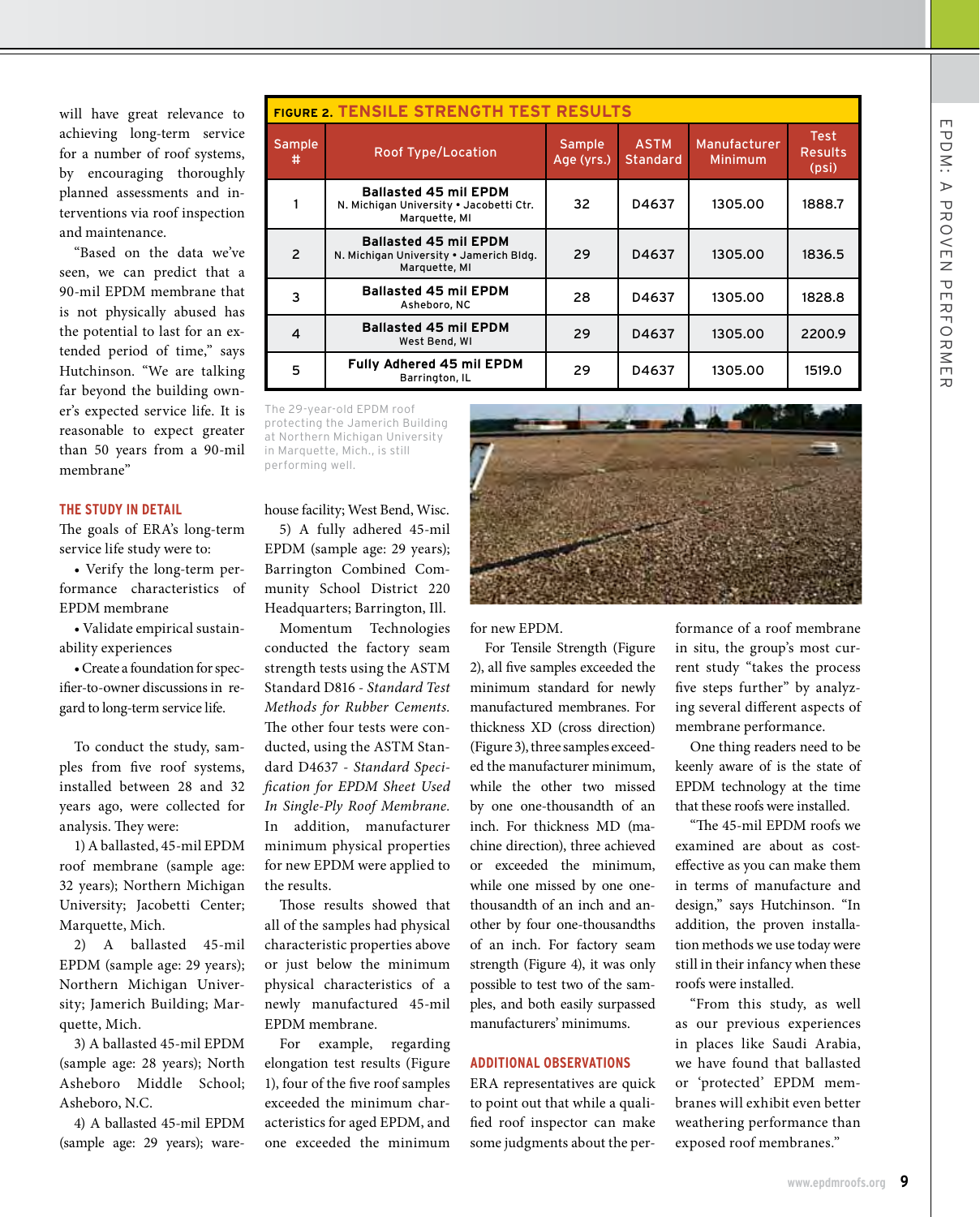| <b>FIGURE 3. THICKNESS TEST RESULTS</b> |                                                                                          |                         |                                |                              |                                          |                                          |  |
|-----------------------------------------|------------------------------------------------------------------------------------------|-------------------------|--------------------------------|------------------------------|------------------------------------------|------------------------------------------|--|
| <b>Sample</b><br>#                      | <b>Roof Type/Location</b>                                                                | Sample<br>Age<br>(yrs.) | <b>ASTM</b><br><b>Standard</b> | Manufacturer<br>Minimum (in) | <b>XD Test</b><br><b>Results</b><br>(in) | <b>MD Test</b><br><b>Results</b><br>(in) |  |
|                                         | <b>Ballasted 45 mil EPDM</b><br>N. Michigan University . Jacobetti Ctr.<br>Marquette, MI | 32                      | D4637                          | 0.0405                       | 0.0390                                   | 0.0360                                   |  |
| $\overline{2}$                          | <b>Ballasted 45 mil EPDM</b><br>N. Michigan University . Jamerich Bldg.<br>Marquette, MI | 29                      | D4637                          | 0.0405                       | 0.0430                                   | 0.0390                                   |  |
| 3                                       | <b>Ballasted 45 mil EPDM</b><br>Asheboro, NC                                             | 28                      | D4637                          | 0.0405                       | 0.0400                                   | 0.0400                                   |  |
| $\overline{4}$                          | <b>Ballasted 45 mil EPDM</b><br>West Bend, WI                                            | 29                      | D4637                          | 0.0405                       | 0.0390                                   | 0.0450                                   |  |
| 5                                       | <b>Fully Adhered 45 mil EPDM</b><br>Barrington, IL                                       | 29                      | D4637                          | 0.0405                       | 0.0530                                   | 0.0530                                   |  |

| <b>FIGURE 4. FACTORY SEAM STRENGTH TEST RESULTS</b> |                                                                                          |                             |                                |                               |                              |  |  |
|-----------------------------------------------------|------------------------------------------------------------------------------------------|-----------------------------|--------------------------------|-------------------------------|------------------------------|--|--|
| Sample<br>#                                         | <b>Roof Type/Location</b>                                                                | <b>Sample</b><br>Age (yrs.) | <b>ASTM</b><br><b>Standard</b> | Manufacturer<br>Minimum (psi) | <b>Test</b><br>Results (psi) |  |  |
|                                                     | <b>Ballasted 45 mil EPDM</b><br>N. Michigan University . Jacobetti Ctr.<br>Marquette, MI | 32                          | D816                           | N/A                           | N/A                          |  |  |
| $\overline{2}$                                      | <b>Ballasted 45 mil EPDM</b><br>N. Michigan University . Jamerich Bldg.<br>Marquette, MI | 29                          | D816                           | N/A                           | N/A                          |  |  |
| 3                                                   | <b>Ballasted 45 mil EPDM</b><br>Asheboro, NC                                             | 28                          | D816                           | N/A                           | N/A                          |  |  |
| 4                                                   | <b>Ballasted 45 mil EPDM</b><br>West Bend, WI                                            | 29                          | D816                           | ±100                          | 677.40                       |  |  |
| 5                                                   | Fully Adhered 45 mil EPDM<br>Barrington, IL                                              | 29                          | D816                           | ± 100                         | 734.30                       |  |  |

#### **A history of performance**

It should come as no surprise that a well-designed and installed EPDM roof can attain a service life of 30 years or more.

In fact, EPDM roofing systems have been "under the microscope" of researchers for almost two decades. One of the industry's first key studies was presented in 1991 at the *Third International Symposium on Roofing Technology.*  This kind of detailed scrutiny is without precedent in the single-ply roofing industry, and all of it has shed a positive light on the long-term weathering performance of EPDM membranes.

In the 1991 study, 45 membrane samples were cut from roofs in 13 states. The eightto 10-year-old 45-mil EPDM membranes were tested for tensile strength, elongation, tear resistance, hardness, brittleness temperature, glass transition temperature and appearance.

The physical properties of the samples taken from the roofs showed a general *increase* in tensile strength and tear resistance. The brittleness temperature of these early membranes actually improved upon roof exposure.<sup>1</sup>

"All membranes except the 17-year-old sample were still in their early years of service life," says Brian Gish, co-author of the study. "The 17-yearold membrane had approached middle age in terms of performance, although its tensile strength was still quite high."

In 2003, EPDM roof membranes were again the focus of rigorous testing. ERA conducted a study to update the findings of Gish and Kathleen Lusardi, selecting 33 membranes—aged between 16 and 26 years — from inservice roofs in nine states. The samples included 10 ballasted and 23 fully adhered and mechanically fastened EPDM roofs.

The tensile strength, ultimate elongation, and tear resistance of the ballasted membranes remained relatively unchanged after 23 years of service life.<sup>2</sup> "There was no significant, observable deterioration of EPDM's physical properties," wrote researcher Tim Trial, Ph.D.

While the same general trend was observed in exposed membranes in terms of tensile strengths and tear resistance values, a decrease in the ultimate elongation was observed due to UV exposure. But overall, the study "confirms the excellent field-aging performance of EPDM," Trial reported.

#### **Warranty records as a measure of service life**

Prior to Dr. Tim Trial's study, James Hoff, DBA, evaluated the performance of aged EPDM membranes through an examination of manufacturer warranty records.<sup>3</sup> At that time, the repair costs of the first five years of service life for EPDM membranes declined by 84.6 percent. The study was updated in 2003 to include the repair costs over the first 10 years of service life (i.e., 1982 to 1993), demonstrating a repair cost drop of 60 percent between 1987 and 1993, and an astounding 93 percent decrease over the course of the study. Hoff, who is currently research director for the Center for Environmental Innovation in Roofing and president of TEGNOS Research Inc., Carmel, Ind., attributed the decline in warranty repair costs to advances in several important EPDM detailing technologies.

Today, Hutchinson continues to see "a huge preponderance of EPDM roofs in the Midwest that are doing well."

"All of the roofs we investigated were leak-free," reports Hutchinson. "The elongation of these roofs has decreased a bit, as expected, but they are still above the minimum requirements for a new EPDM roof today."  $\ominus$ 

*References: 1. Gish, B.D. and K.P. Lusardi,* Proceedings of the 3rd International Symposium on Roofing Technology *(1991), p. 159-166.; 2. Trial, T.R. Robinson and B. Gish,* Proceedings of the RCI 19<sup>th</sup> International Conference *(2004)*, 3. Hoff, J.L., RCI Interface *(Sept. 2003).* 

md

nces:<br>ofing the RCI

Lusardi, Proceedings of the 3<sup>nd</sup> International Symposium<br>159-166.; 2. Trial, T.R. R*obinson and B. Gish*, Proceedings<br>ference (2004); 3. Hoff, J.L., RCI Interface (Se*pt. 2*003).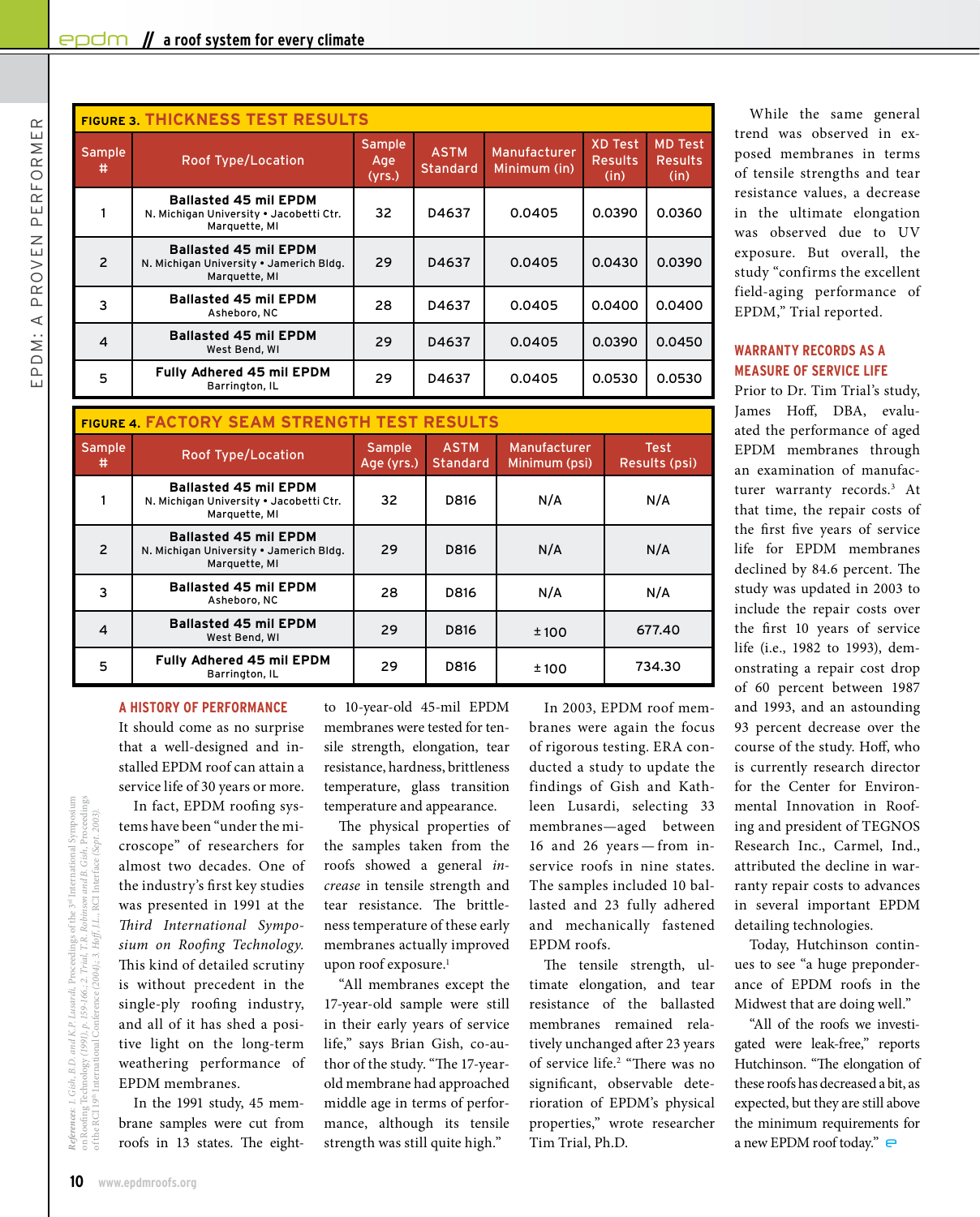# Sustainability **Highlighted by Life-Cycle Assessment**

New LCA study shows EPDM offers outstanding performance in reducing environmental impact.

new Life-Cycle<br>
Assessment,<br>
or LCA, of the<br>
long-term en-<br>
vironmental impact of EPDM Assessment, or LCA, of the long-term enshows that it performs significantly better than comparable roof assemblies. Equally as important, the study—based on the most up-to-date data supplied by industry and public sources—reports that the environmental impact of EPDM is lower than previously thought. LCA is an analysis of the environmental aspects and poten-

tial impacts associated with a product, process, or service. It is also a criteria that is growing in importance and for assessment of environmental impact.

The study was conducted on behalf of the EPDM Roofing Association (ERA) by the GreenTeam, Inc., a strategic environmental consulting firm based in Tulsa, Okla., that specializes in building industry issues. The LCA included all inputs associated with the manufacture and installation of various roofing systems, including EPDM, TPO, PVC and SBS modified bitumen. (The sidebar on page 13 shows all the roofing systems assessed in the GreenTeam LCA study.)

Upon completion of the study, the GreenTeam data was submitted to the Athena Institute for adoption into its EcoCalculator, the industry standard for life-cycle analysis data pertaining to construction materials. Specifically, a July 2010 life-cycle assessment of roofing assem-

| <b>FIGURE 1. ROLE OF SERVICE LIFE</b> |                                                                                                    |                  |                                                 |                                                          |  |  |  |
|---------------------------------------|----------------------------------------------------------------------------------------------------|------------------|-------------------------------------------------|----------------------------------------------------------|--|--|--|
|                                       | Membrane                                                                                           | System           | <b>Global Warming</b><br>(Kq, CO <sup>2</sup> ) | Min. Service Life to<br>Achieve Equivalency <sup>1</sup> |  |  |  |
|                                       | 60 Mil Black                                                                                       | <b>Ballasted</b> | 28.3                                            | 19 Years                                                 |  |  |  |
| Σ                                     | 60 Mil Black                                                                                       | Adhered          | 29.6                                            | 19.8 Years                                               |  |  |  |
| Δ.<br>ш                               | 60 Mil Black                                                                                       | Mech. Att.       | 28.7                                            | 19.2 Years                                               |  |  |  |
|                                       | 60 Mil White                                                                                       | Adhered          | 22.4                                            | 15 Years                                                 |  |  |  |
| <b>PO</b>                             | 60 Mil White                                                                                       | Adhered          | 30.0                                            | 20.7 Years                                               |  |  |  |
|                                       | 60 Mil White                                                                                       | Mech. Att.       | 29.8                                            | 20 Years                                                 |  |  |  |
| <b>PYC</b>                            | 60 Mil White                                                                                       | Adhered          | 73.1                                            | 49 Years                                                 |  |  |  |
|                                       | 60 Mil White                                                                                       | Mech. Att.       | 67.8                                            | 45.4 Years                                               |  |  |  |
| BS<br><b>SC</b>                       | <b>140 Mil</b>                                                                                     | Adhered          | 81.8                                            | 54.8 Years                                               |  |  |  |
|                                       | 'Using a comparative service life of 15 years for the lowest GWP system (fully adhered white EPDM) |                  |                                                 |                                                          |  |  |  |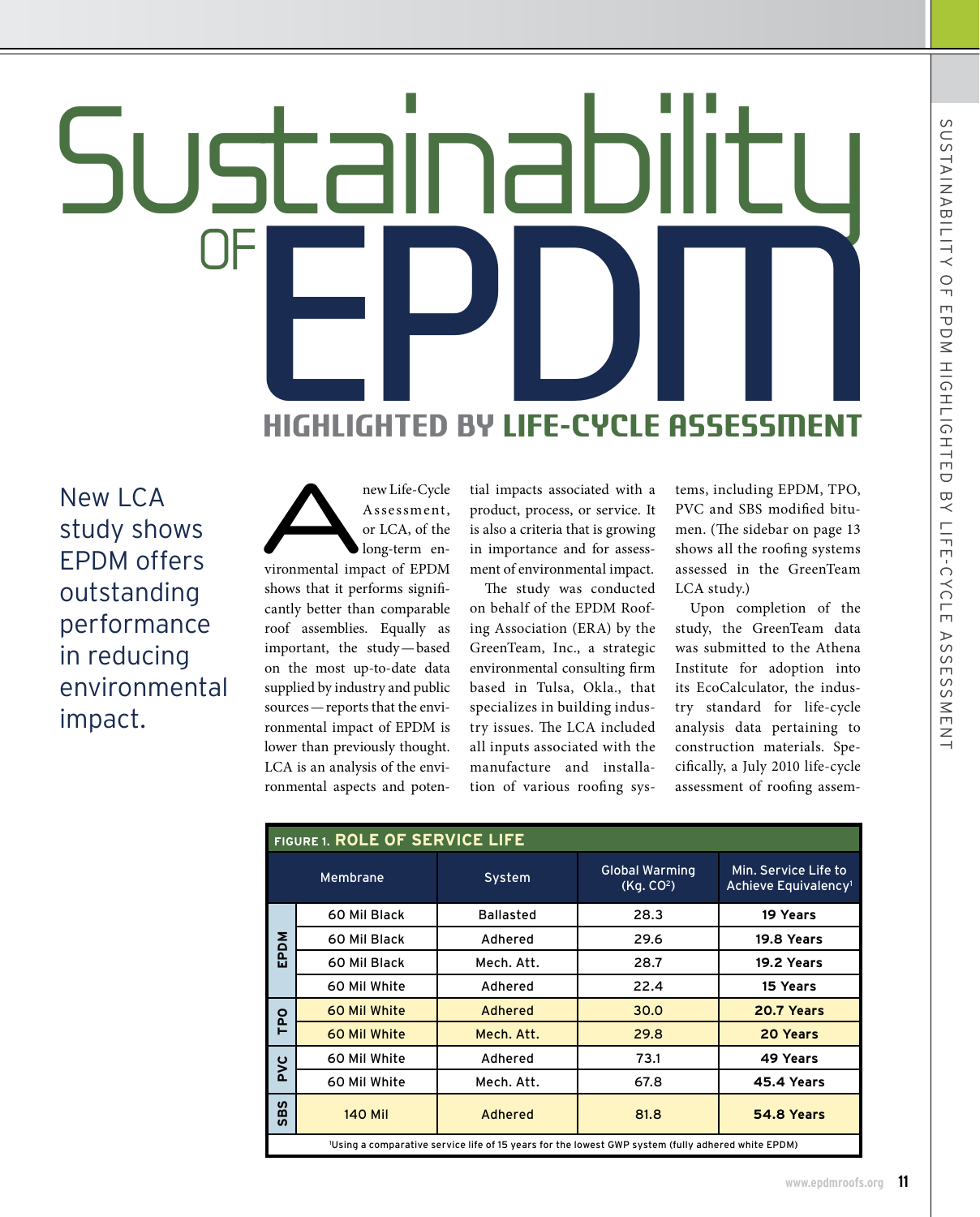blies using the Athena EcoCalculator with revised EPDM data generated by the Green-Team shows that EPDM roofing has a lower environmental impact than PVC, TPO and asphalt based roof systems. For a typical low-slope roof over R-20 insulation and a steel deck, the EcoCalculator found that EPDM offers the lowest Global Warming Potential (GWP):

- **• EPDM:** 6.93 kg CO2 / sq. ft.
- **• PVC:** 11.31 kg CO2 / sq. ft.
- **• Modified Bitumen:**  11.80 kg CO<sup>2</sup> / sq. ft.
- **• BUR:** 20.74 kg CO2 / sq. ft.

At only 6.93 kg CO² per square foot, EPDM's GWP is nearly half the nearest material. The easy-to-use EcoCalculator is available for free download at the Athena website (http://www.athenasmi. org). The calculator is available in a number of versions based on local climate conditions. The data above was generated using ASHRAE Zone 3, which would include Atlanta, Ga.

#### **Why is LCA important?**

As a forward-thinking organization that stresses environmental stewardship, ERA is keenly aware that LCA is likely to become an increasingly significant factor within the building industry in the future. The study conducted by the GreenTeam is evidence of this awareness.

At the same time, significant progress has been made to establish the specific criteria for an unbiased playing field to create effective LCA studies.

In regard to LCA and LEED, the U.S. Green Building Council has established Pilot Credit 1 Life Cycle Assessment (LCA) of Building Assemblies and Materials. The credit specifically calls for the use of the Athena Impact Estimator and EcoCalculator in order to calculate the number of LEED points than can be awarded based on a material's life-cycle impact.

As a pilot credit, its use is not mandatory, however many designers are looking into the process because the work involved is relatively simple. Most experts anticipate the pilot credit to be adopted into the next version of LEED. More information about this credit is available at http://www.leeduser. com/credit/Pilot-Credits/ PC1#bev-tab

Currently, the International Green Construction Code (IgCC) encourages, but does not require, life-cycle assessment. The code offers an elective credit that may be adopted as either a mandatory requirement or as part of a menu of optional requirements by a local code body.

Moreover, the growing emphasis on environmentally responsible building practices; more sophisticated criteria for financing of construction projects; and, increasing governmental regulation within public construction is also making LCA requirements more likely in the future.

#### **ENSURING ACCURACY of LCA studies**

Because the LCA process involves a final step of interpreting the results, it is often employed as a comparative method to make decisions among alternatives.

However, this is particularly challenging in the arena of low-slope roofing systems, which feature widely varying chemical components, installation methods and expected service lives.

In the most recent LCA study conducted by the GreenTeam, all outputs and impacts were calculated using SimaPro LCA software. Impacts were summarized using the categories and unit measures of the U.S. EPA TRACI Model. All materials studied were assumed to provide equal service lives, so the basic impacts were unadjusted for service life, and all impacts were calculated based on one square meter  $(M^2)$  of installed membrane.

Energy-related categories such as global warming appear to offer the greatest relevance. GWP as measured by kilograms of CO<sup>2</sup> -equivalents varied from a low of 22.4 kg per square foot (fully adhered white non-reinforced EPDM) to a high of 81.8 kg per square foot (140-mil smooth surface SBS).

The relevance of the global warming category is further supported by the degree of differences exhibited by the membranes studied. As an example, the global warming potential of a white PVC or smooth surface SBS membrane is more than twice that of a black EPDM or white TPO roofing membrane for all system types studied.

#### **Role of installation**

One of the most interesting findings in the study is the minimal role played by attachment method in determining overall environmental impact. As an example, the various attachment methods studied (ballasted, fully adhered, mechanically attached) appear to affect overall GWP by less than 4 percent for EPDM and TPO and less than 7 percent for PVC. This lack of demonstrable difference suggests that the selection of the most suitable application method should be based on other factors such as potential longevity, ease of repair, etc.

For the TPO and PVC membranes, membrane color appears to play little or no role as a differentiating factor. As an example, the GWP for a fully adhered gray 60-mil TPO membrane (30.5 kg/ft<sup>2</sup>) is essentially identical to the GWP for a similar white 60 mil TPO membrane (30.9 kg/ ft<sup>2</sup>). For EPDM membranes, however, the difference between white and black is more pronounced, with a fully adhered white 60-mil EPDM membrane exhibiting the lowest GWP of the study (22.4 kg/ ft2 ) as compared to a similar black 60-mil EPDM membrane (29.6 kg/ft<sup>2</sup>).

#### **The role of service life**

At the conclusion of the study, the GreenTeam identified the number of years each roof system would have to perform in order to negate their GWP created during their manufacture and installation. This service life equivalency was calculated using a service life of 15 years for the system with the lowest GWP—fully adhered white EPDM—as a benchmark to compare all other systems. It was found that all four EPDM systems in the study exhibited the lowest ser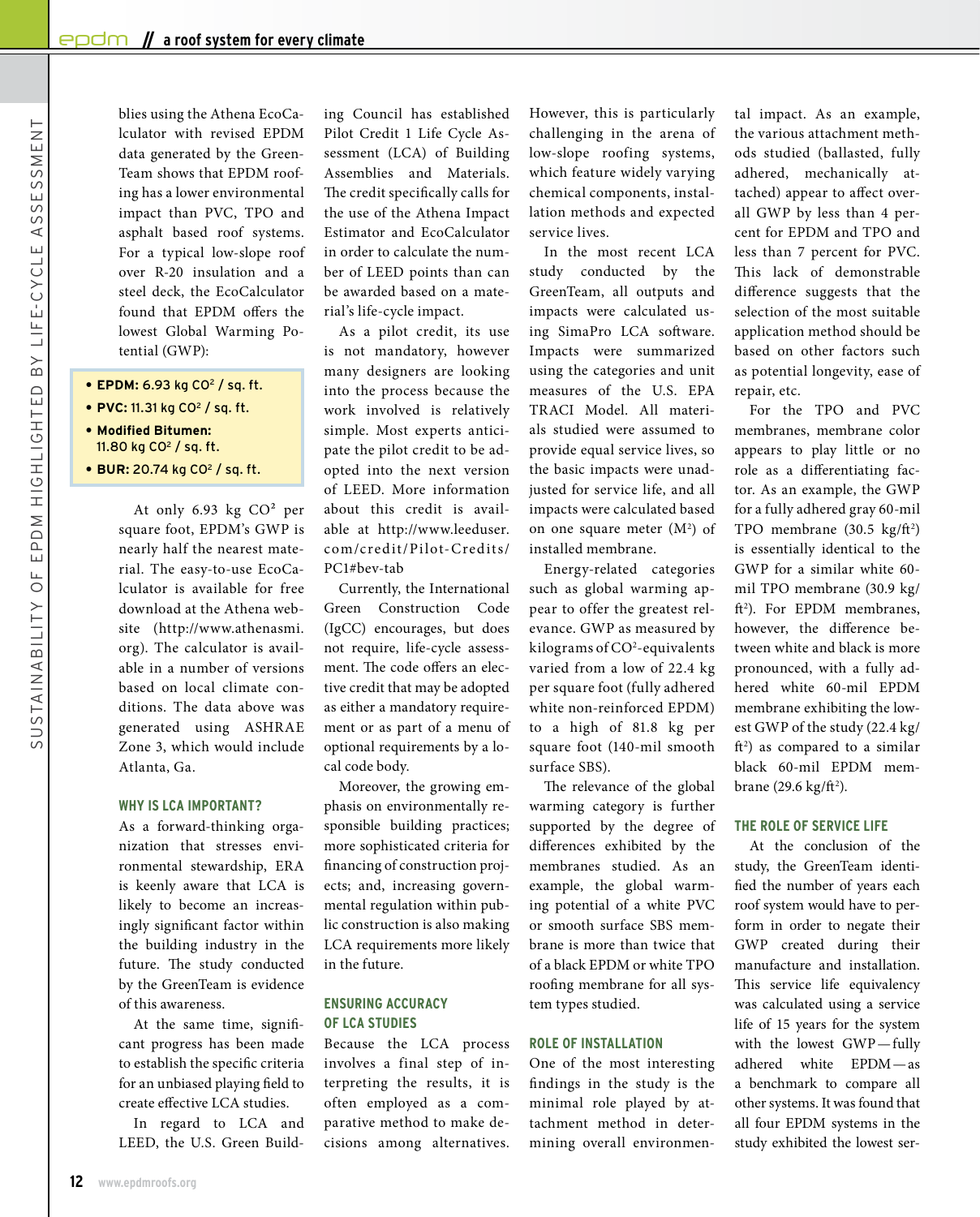vice life equivalencies among all tested systems, which means an EPDM system requires less service time to become carbon neutral than its counterparts. Combine the low equivalency ratings with a service life that can often exceed thirty years, and it's easy to see how EPDM can be considered one of the most sustainable and environmentally friendly roof systems available. Figure 1 (see Role of Service Life, page 11) illustrates this comparison among widely used low-slope roofing systems.

The LCA conducted by the GreenTeam was based on a cradle-to-building approach. As a consequence, no impacts were identified or measured for activities that occur during the service life of the roofing system (routine maintenance and periodic repair or renovation) or at the end of service life (removal, disposal and possible recycling).

Although many of the activities not addressed by this study such as routine maintenance and periodic renovation generate relatively small environmental impacts, their value in extending service life may be much more important than their incremental impact contribution.

For a roof system designer, the opportunity to reduce overall environmental impact by extending useful service life implies that material or design features supporting this opportunity should receive considerable attention. Such features may include the ability to accurately predict maintenance and repair requirements, relative ease of repair, and the ability to remove and replace selected roof system components.

#### **Roofin g Systems Assessed by GreenTeam Study**

The LCA included the following low-slope roofing membranes, thicknesses and application methods:

#### **Membrane Types:**

- Non-reinforced EPDM (black & white\*)
- Reinforced EPDM (black)
- Reinforced TPO (gray & white\*\*)
- Reinforced PVC (gray & white\*\*)
- SBS modified bitumen (smooth surface)

\*white top layer over black bottom layer \*\*white top layer over gray bottom layer

**Membrane Thicknesses:**

- 45 mil (Non-reinforced EPDM, black only)
- 60 mil (Non-reinforced and Reinforced EPDM, Reinforced TPO and PVC )
- 72 mil (Reinforced TPO)
- 80 mil (Reinforced TPO and PVC)
- 90 mil (Non-reinforced EPDM, black only)
- 140 mil (SBS modified bitumen)

#### **Application Methods:**

- Loosely laid and ballasted (EPDM, TPO, PVC)
- Fully adhered (Non-reinforced and reinforced EPDM, reinforced TPO and PVC, SBS modified bitumen)
- Mechanically attached (Reinforced EPDM, TPO and PVC)

In addition to the above membranes and application methods, the following ancillary materials necessary for system installation were also evaluated:

- Metal fasteners and plates (For insulation attachment and membrane securement as required for fully adhered and mechanically attached applications)
- Membrane bonding adhesive (for fully adhered applications)
- Ballast stone (for ballasted applications)

All LCAs were conducted on a "cradleto-gate" (or cradle-to-building) basis, including all necessary inputs to complete the installation of the roofing membrane. Additional studies will be necessary to extend this research to include in-service and end-of-life impacts.

**Input Sources.** Sources of input used by the GreenTeam included:

- Previous LCA studies of low-slope roofing systems (Franklin Associates, 2001; Morrison Hershfield Ltd., 2001)
- EPDM membrane composition (TRC Environmental Corporation, 1995)
- EPDM Roofing Association (ERA) supplied information
- EPA AP-42 emission factors
- Existing LCI Databases (US LCI, Ecoinvent / SimaPro, Athena Institute)

LCI data for TPO, PVC and SBS modified bitumen was derived primarily from the Athena Institute and was based on the Franklin Associates and Morrison Hershfield LCA studies.

LCI data for EPDM was derived from Rubber Manufacturers Association (RMA) compounding and manufacturing data provided by TRC Environmental, supplemented by EPA AP-42 and existing LCI database information.

LCI data for metal fasteners and ballast stone were derived from existing LCI database information. LCI data for bonding adhesive was derived from generic adhesive formulation information provided by ERA.

For more information, visit epdmroofs.org.

#### **Takin g the next step**

As mentioned above, the LCA data in the GreenTeam study was conducted using a cradleto-building approach. For this reason, additional studies will be necessary to extend this research to include in-service and end-of-life impacts.

It is also important to reiterate that after an internal review, Athena accepted and incorporated current data from ERA and updated its LCI database. Similar steps will now take place with the U.S. LCI database for use with the BEES tool developed by the National Institute of Science and Technology, as well as other LCA tools.

In the interim, it would be prudent for building design professionals using the Athena EcoCalculator to be aware of the significantly reduced EPDM impact data demonstrated by this study.  $\ominus$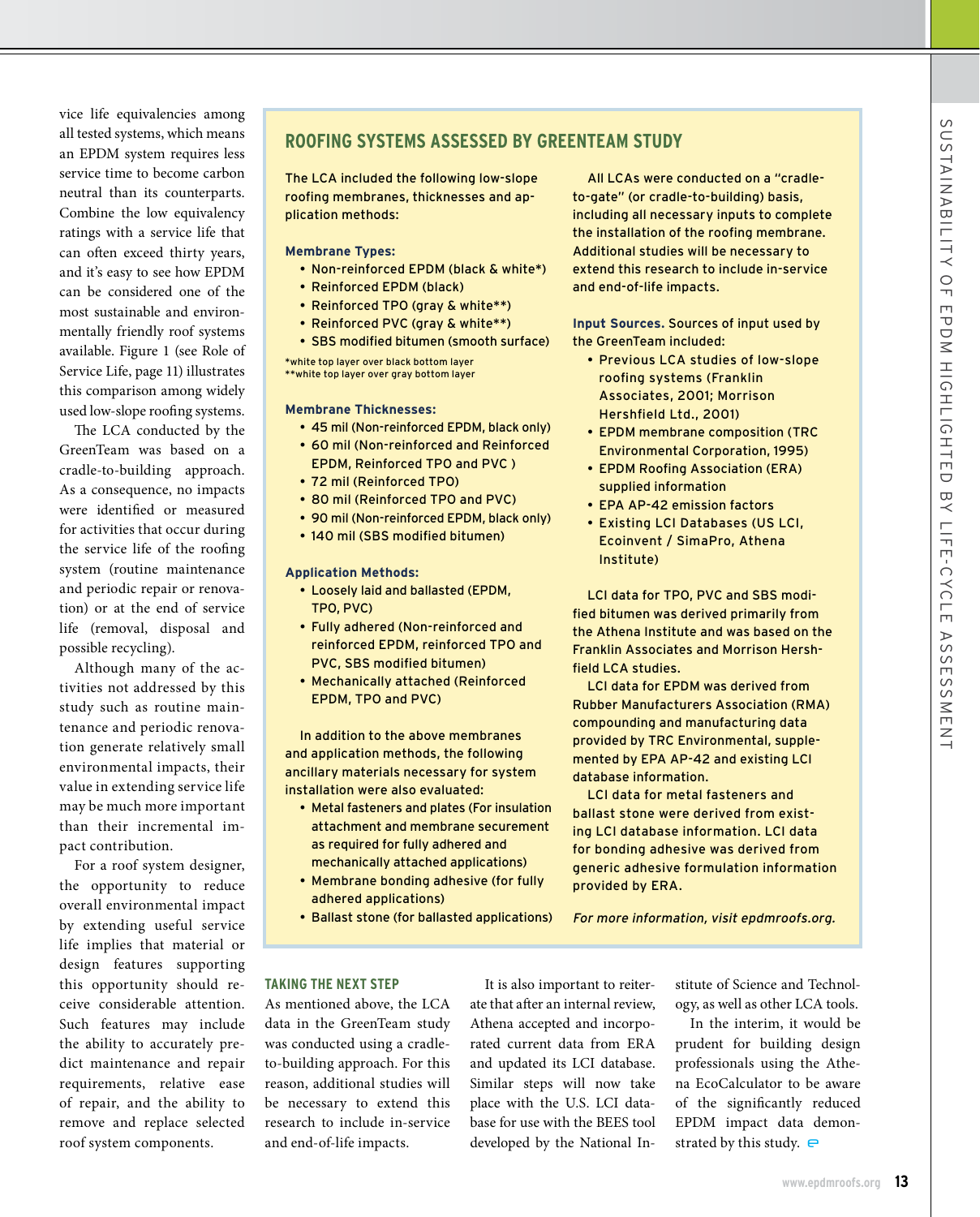Recycling programs keep roofing waste out of landfills, give a boost to the bottom line. PDM rubber is<br>
one of the world's<br>
most recyclable<br>
low-slope roofing<br>
products. Since 2006, almost one of the world's most recyclable low-slope roofing six million square feet of EPDM have been removed, transported and recycled from buildings all across North America and Canada. This, of course, reduces solid waste and pollution. Beyond that, recycled EPDM can have significant impact on a company's bottom line: more than half of the EPDM recycled nationally has become either cost-neutral or yielded cost savings when compared to traditional landfill disposal. ERA, with the help of its recycling partners Firestone Building Products and Carlisle SynTec, has taken a lead in proving both the practicality and economic viability of recycling for roofing contractors and building owners.

Today, roofing contractors are doing most of the recycling work, with the reroofing market currently driving the low-slope roofing business for installers. This bodes well for EPDM recycling in the near term. Long-term, the new construction market will almost inevitably grow. Today, more and more architects are writing a recycling process into their new roof specifications, and with good reason. Specifiers and facilities managers with foresight see roof recycling as an absolute necessity in the years to come.

Recyclable

Sustainc

A recyclable roofing product specified today should pay big dividends down the road. The average EPDM roofing membrane installed on a facility in 2011 may be up for replacement in 20 to 30 years. By that time, roof recycling will most likely be a necessity, not an option, due to a growing number of codes that incorporate sustainability requirements. And the penalties property owners will pay for disposing of nonrecyclable roofing materials three decades from now will likely be heavy indeed.

"We all have to be aware of the recycling potential of roofing materials," says Sanford P. Steinberg, AIA, CGP, principal of Steinberg Design Collaborative LLP in Houston, Texas. "If the initial cost premium is minimal, and there is a future incentive or rebate, yes—we would go with the recyclable materials."

Along with more stringent government penalties, a decline in available landfill space

in some parts of the country and rising disposal costs have contributed to the viability of recycling. According to the U.S. Environmental Protection Agency (EPA), 40 percent of total landfill waste comes from construction and demolition debris—one quarter of which is generated by roofing materials. While landfill space is plentiful nationally, areas such as the heavily populated East Coast are facing critical capacity issues and have seen disposal costs escalate.

In the last several years, the EPDM roofing community has made great strides in terms of recycling. The potential to streamline the process even further by the end of this decade is even more exciting.

Nationwide Foam Inc. (NFI) of Framingham, Mass., is one of the nation's largest recyclers of roofing waste and a member of the EPDM Roofing Association's (ERA's) Recycling Council. NFI brings more than 20 years of recycling experience to the roofing industry and is North America's largest EPDM and foam insulation board recycler. The demand for the company's EPDM recycling services has grown 200 percent per year since 2008. This rapid